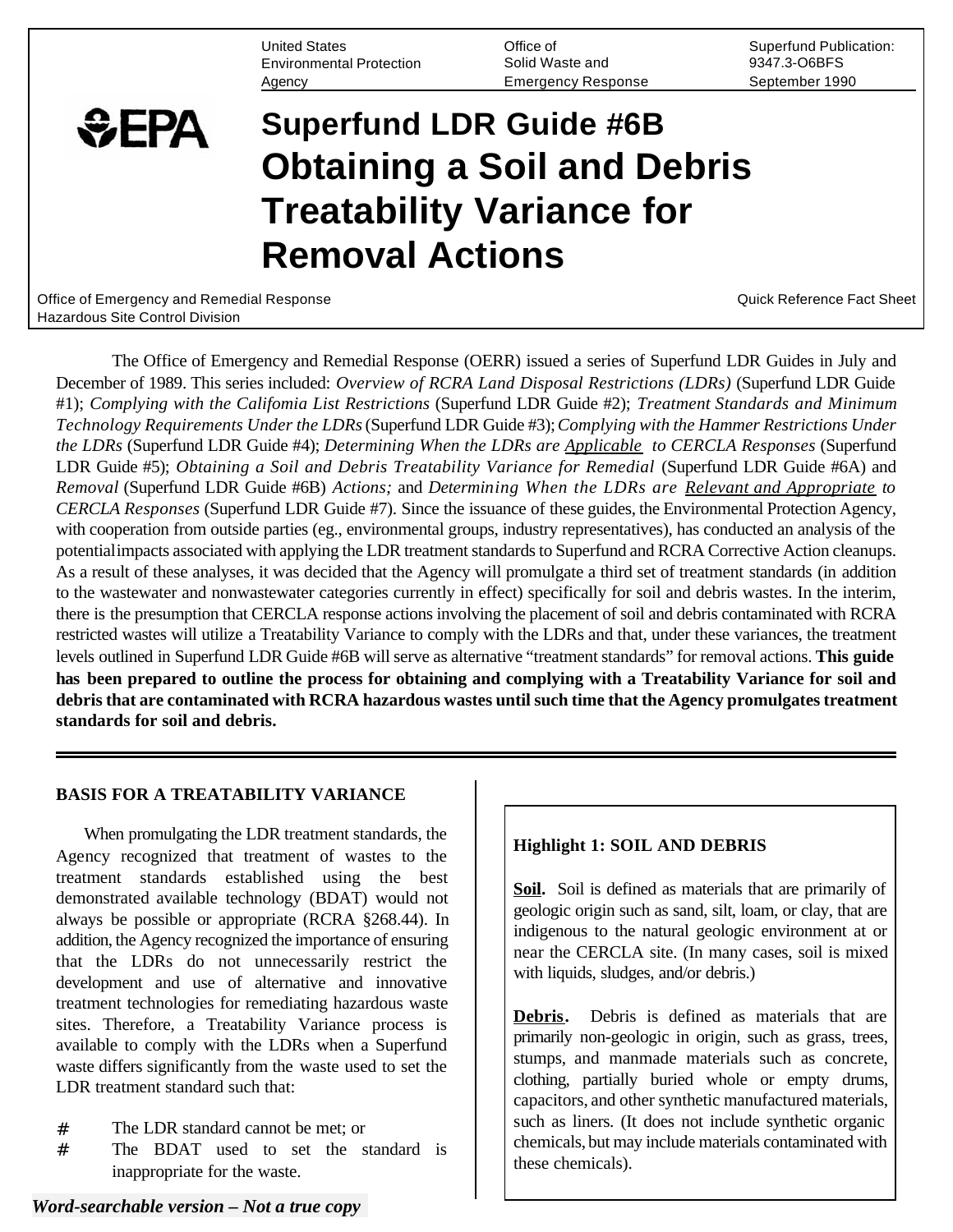During on-site removal actions, on-scene coordinators (OSCs) must comply with the LDRs if the LDRs are ARARs and compliance with the LDRs is practicable. For removals involving offsite deposition, OSCs must simply determine if the LDRs are applicable. When managing restricted soil and debris wastes (see **Highlight 1**), it is presumed that OSCs will comply with the LDRs through a Treatability Variance because, except for the dioxin standards which are based on treating contaminated soil, the LDR treatment standards are based on treating less complex matrices of industrial process wastes. A Treatability Variance does not remove the requirement to treat restricted soil and debris wastes. Rather, under a Variance, an OSC selects alternate treatment levels the Agency has established, which are based on data from actual treatment of soil or best management practices for debris.

## **COMPLYING WITH A TREATABILITY VARIANCE FOR SOIL AND DEBRIS WASTES**

#### Soils

Once the OSCs have identified the RCRA waste codes present at the site, the next step is to identify the BDAT constituents requiring control and to divide these constituents into one of the structural/functional groups shown in column 1 of **Highlight 2**. After dividing the BDAT constituents into their respective structural/functional groups, the next step is to compare the concentration of each constituent with the threshold concentration (see column 3 of **Highlight 2**) and to select the appropriate concentration level or percent reduction range. If the concentration of the restricted constituent is less than the threshold concentration, the waste should be treated to

| <b>Structural</b>          | <b>Concentration</b> | <b>Threshold</b>     | <b>Percent</b>   | <b>Technologies that achieved</b>                   |  |
|----------------------------|----------------------|----------------------|------------------|-----------------------------------------------------|--|
| <b>Functional</b>          | Range                | <b>Concentration</b> | <b>Reduction</b> | recommended effluent                                |  |
| <b>Groups</b>              | (ppm)                | (ppm)                | Range            | concentration guidance**                            |  |
| <b>ORGANICS</b>            | <b>Total Waste</b>   | <b>Total Waste</b>   |                  |                                                     |  |
|                            | Analysis/*           | Analysis/*           |                  |                                                     |  |
| Halogenated                |                      |                      |                  |                                                     |  |
| Non-Polar                  | $0.5 - 10$           | 100                  | $90 - 99.9$      | Biological Treatment, Low Temp. Stripping, Soil     |  |
| Aromatics                  |                      |                      |                  | Washing, Thermal Destruction                        |  |
| <b>Dioxins</b>             | $0.00001 - 0.05$     | 0.5                  | $90 - 99.9$      | Dechlorination, Soil Washing, Thermal Destruction   |  |
| <b>PCBs</b>                | $0.1 - 10$           | 100                  | $90 - 99.9$      | Biological Treatment, Dechlorination, Soil Washing, |  |
|                            |                      |                      |                  | <b>Thermal Destruction</b>                          |  |
| <b>Herbicides</b>          | $0.002 - 0.02$       | 0.2                  | $90 - 99.9$      | <b>Thermal Destruction</b>                          |  |
| <b>Halogenated Phenols</b> | $0.5 - 40$           | 400                  | $90 - 99$        | Biological Treatment, Low Temp. Stripping, Soil     |  |
|                            |                      |                      |                  | Washing, Thermal Destruction                        |  |
| Halogenated                | $0.5 - 2$            | 40                   | $95 - 99.9$      | Biological Treatment, Low Temp. Stripping, Soil     |  |
| Aliphatics                 |                      |                      |                  | Washing, Thermal Destruction                        |  |
| <b>Halogenated Cyclics</b> | $0.5 - 20$           | 200                  | $90 - 99.9$      | <b>Thermal Destruction</b>                          |  |
| <b>Nitrated Aromatics</b>  | $2.5 - 10$           | 10,000               | $99.9 - 99.99$   | <b>Biological Treatment, Soil Washing</b>           |  |
|                            |                      |                      |                  | <b>Thermal Destruction</b>                          |  |
| Heterocyclics              | $0.5 - 20$           | 200                  | $90 - 99.9$      | Biological Treatment, Low Temp. Stripping, Soil     |  |
|                            |                      |                      |                  | Washing, Thermal Destruction                        |  |
| Polynuclear                | $0.5 - 20$           | 400                  | $95 - 99$        | Biological Treatment, Low Temp. Stripping, Soil     |  |
| Aromatics                  |                      |                      |                  | Washing, Thermal Destruction                        |  |
| Other Polar                | $0.5 - 10$           | 100                  | $90 - 99$        | Biological Treatment, Low Temp. Stripping, Soil     |  |
| Organics                   |                      |                      |                  | Washing, Thermal Destruction                        |  |
| <b>INORGANICS</b>          | <b>TCLP</b>          | <b>TCLP</b>          |                  |                                                     |  |
| Antimony                   | $0.1 - 0.2$          | 2                    | $90 - 99$        | Immobilization                                      |  |
| Arsenic                    | $0.30 - 1$           | 10                   | $90 - 99.9$      | Immobilization, Soil Washing                        |  |
| <b>Barium</b>              | $0.1 - 40$           | 400                  | $90 - 99$        | Immobilization                                      |  |
| Chromium                   | $0.5 - 6$            | 120                  | $95 - 99.9$      | Immobilization, Soil Washing                        |  |
| Nickel                     | $0.5 - 1$            | 20                   | $95 - 99.9$      | Immobilization, Soil Washing                        |  |
| Selenium                   | 0.005                | 0.05                 | $90 - 99$        | Immobilization                                      |  |
| Vanadium                   | $0.2 - 20$           | 200                  | $90 - 99$        | Immobilization                                      |  |
| Cadmium                    | $0.2 - 2$            | 40                   | $95 - 99.9$      | Immobilization, Soil Washing                        |  |
| Lead                       | $0.1 - 3$            | 300                  | $99 - 99.9$      | Immobilization, Soil Washing                        |  |
| Mercury                    | $0.0002 - 0.008$     | 0.08                 | $90 - 99$        | Immobilization                                      |  |

**Highlight 2: ALTERNATE TREATABILITY VARIANCE LEVELS AND TECHNOLOGIES FOR STRUCTURAL/FUNCTIONAL GROUPS** 

*\* TCLP also may be used when evaluating waste in which organics are not a principal constituent that have been treated through an immobilization process.* 

*\*\* Other technologies may be used if treatability studies or other information indicates that they can achieve the necessary concentration percent-reduction range.* 

# *Word-searchable version – Not a true copy*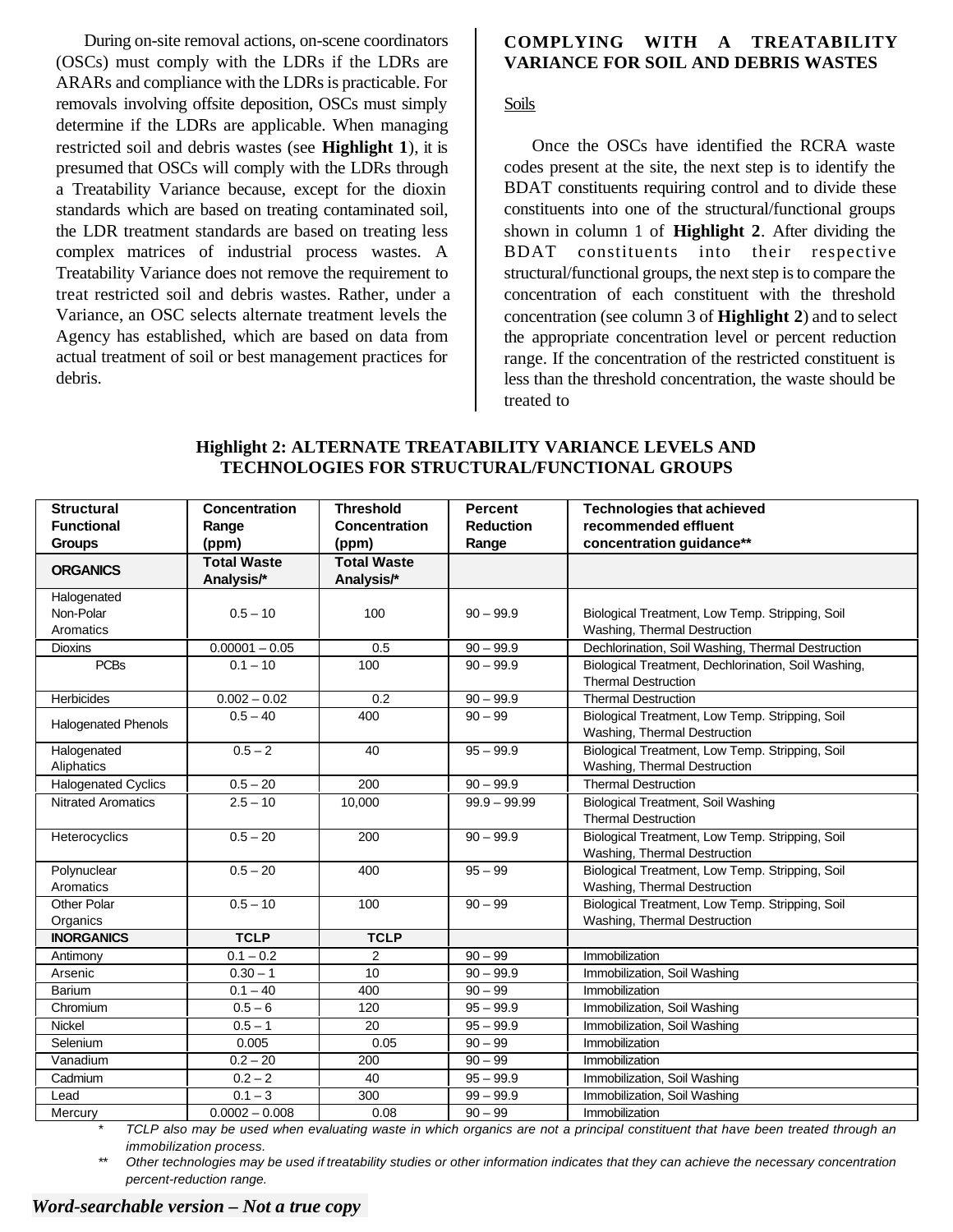within the concentration range. If the waste concentration is above the threshold, the waste should be treated to reduce the concentration of the waste to within the specified percent reduction range. Once the appropriate treatment range is selected, the third step is to identify and select a specific technology that can achieve the necessary concentration or percent reduction. Column 5 of **Highlight 2** lists technologies that (based on existing performance data) can attain the alternative Treatability Variance levels.

For on-site actions, during the implementation of the selected treatment technology, periodic analysis using the appropriate testing procedure (i.e., total waste analysis for organics and TCLP for inorganics) will be required to ensure that the alternate treatment levels for the BDAT constituents requiring control are being attained, and thus, can be land-disposed without further treatment.

Because of the variable and uncertain characteristics associated with unexcavated wastes, from which only sampling data are available, treatment systems generally should be designed to achieve the more stringent end of the treatment range (e.g., 0.5 for chromium, see column 2 of **Highlight 2**) to ensure that the treatment residuals from the most contaminated portions of the waste fall below the "no exceedance" levels (e.g., 6.0 ppm. for chromium). Should data indicate that the treatment

levels set through the Treatability Variance are not being attained (i.e., treatment residuals are greater than the "no exceedance" level), OSCs should consult with the Response Operations Branch at Headquarters.

## Debris Wastes

OSCs should use the same process described above for obtaining a Treatability Variance for types of debris that are able to be treated to the alternate treatment levels (e.g., paper, plastic). However, for most types of debris (e.g., concrete, steel pipes), which generally cannot be treated, OSCs should use best management practices. Depending on the specific characteristics of the debris, these practices may include decontamination (e.g., triple rinsing) or destruction.

## **OBTAINING A TREATABILITY VARIANCE FOR SOIL AND DEBRIS WASTES**

Once it is determined that a CERCLA waste is a soil or debris, and that a Treatability Variance will be necessary (i.e., the LDRs are applicable and practicable for the removal action addressing soil and debris wastes, and there is a reasonable doubt that the LDR treatment standards can be met consistently for all the wastes), OSCs should

#### **Highlight 3 - INFORMATION TO BE INCLUDED IN A TREATABILITY VARIANCE ACTION MEMORANDUM AND EE/CA TO OBTAIN A SOIL AND DEBRIS TREATABILITY VARIANCE DURING CERCLA REMOVAL ACTIONS**

Information to be included in a Treatability Variance Memorandum and EE/CA for a soil and debris Treatability Variance during on-site and off-site removal actions is listed below. For off-site Treatability Variances, the complete list of documentation requirements should be combined and submitted as a separate document.

#### ON-SITE AND OFF-SITE

- # Description of the soil or debris waste and the source of the contamination;
- # Description of the Proposed Action (e.g., "excavation, treatment, and off-site disposal");
- # Intent to comply with the LDRs through a Treatability Variance; and
- # For the selected removal action (emergency and time-critical) or for each alternative for which a Treatability Variance is required (non-time-critical removals), the specific treatment level range to be achieved (see **Highlight 2** to determine these treatment levels and **Highlight 7** for an example of the variance process).

#### OFF-SITE ONLY

- # Petitioner's name and address and identification of an authorized contact person (if different); and
- # Statement of petitioner's interest in obtaining a Treatability Variance.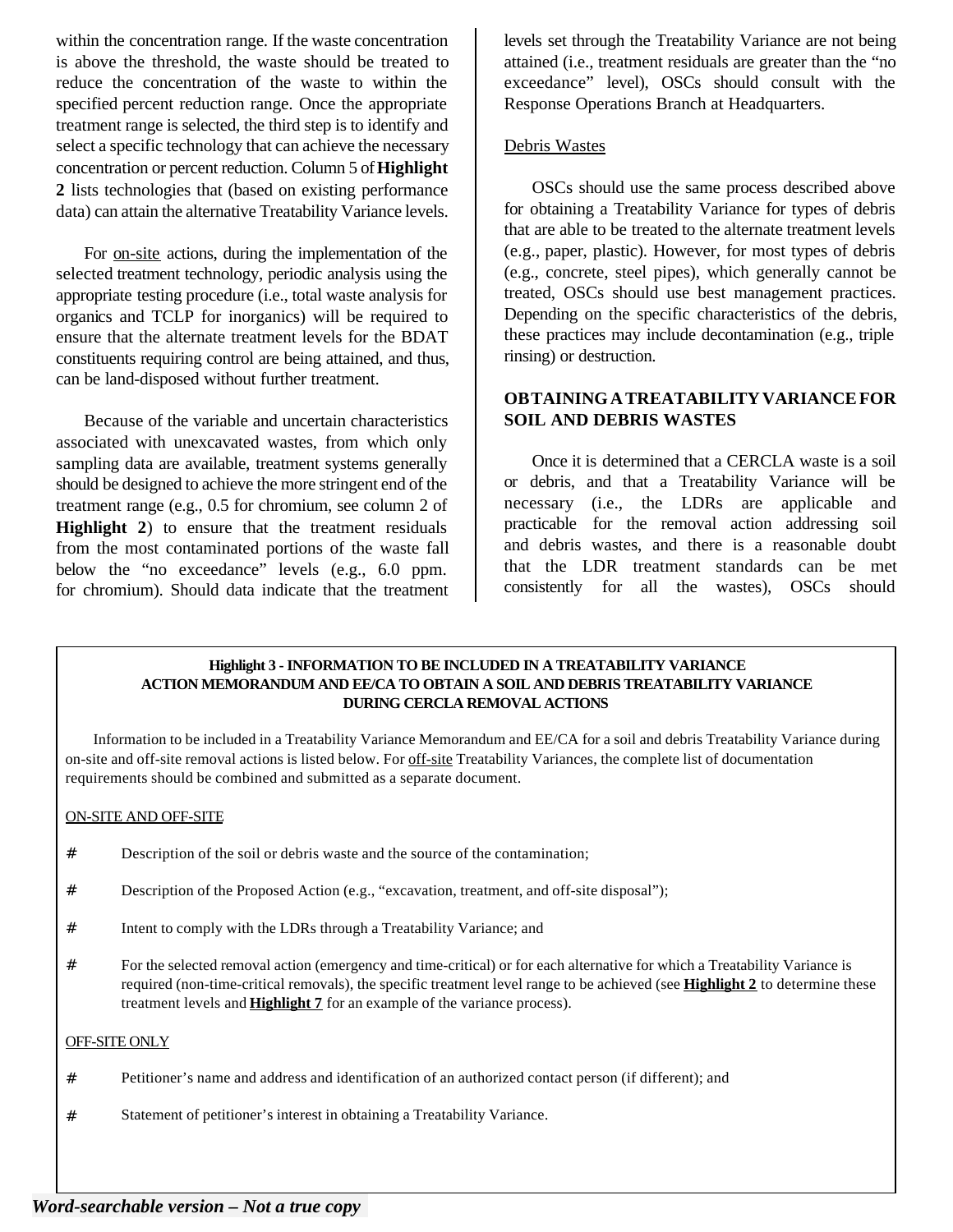initiate the process of obtaining a Treatability Variance.

In general, for on-site removal actions, the Treatability Variance will be in the form of a memorandum attached to the Action Memorandum that documents the removal action to be taken. This attachment should include the necessary information to justify the need for a Treatability Variance (see **Highlight 3**). Treatability Variances for on-site removal actions are approved by Regional Administrators or their designees.

For off-site removal actions, an OSC must submit to Headquarters a formal Treatability Variance petition complying with the requirements of 40 CFR 268.44 for site-specific variances. Because most removal actions involve off-site actions, OSCs will generally have to prepare formal Treatability Variance petitions. The process also should include local notice and an opportunity for the public to comment, consistent with the NCP administrative record requirements in 40 CFR 300.820.

Processes for obtaining a Treatability Variance depend upon the type of removal action. These actions are classified according to the expediency required in a given situation: (1) emergency, (2) time-critical, and (3) non-time-critical. The process for obtaining a Treatability Variance for each of these removal actions is described below. Each of these actions are defined in the NCP (55 FR 8666, March 8, 1990).

# Emergency and Time-Critical Actions

There is no formal procedure for identifying and analyzing alternatives for emergency and timecritical removalactions. Because of the need for a quick response to a release, the removal action selection process may occur at different stages of these removals, depending on the threats present.

Generally, a request for a Treatability Variance is a memorandum attached to the Action Memorandum. During emergency and some timecritical responses, however, there may not be sufficient information available about the need for a Treatability Variance when the Action Memorandum is signed. In those cases, the request for a Treatability Variance should be a memorandum (or formal petition, for off-site actions) that amends the Action Memorandum. Sample language for this Action Memorandum is provided in **Highlight 4**. In all cases, the Treatability Variance memorandum should be from the OSC to Regional Administrators or their

# **Highlight 4 - SAMPLE LANGUAGE FOR THE ACTION MEMORANDUM**

*Because existing and available data do not demonstrate that the full-scale operation of this treatment technology can attain the LDR treatment standards consistently for all soil or debris wastes to be addressed by this action, this selected removal alternative will comply with the LDRs through a Treatability Variance. The treatment level range established through a Treatability Variance and achieved through [specify technololgy] will attain the Agency's interim "treatment levels/ranges" for each constituent restricted at the site.* 

designee who has the authority to approve Action Memoranda. Public comment on the Treatability Variance should be solicited, whenever possible, given the urgency of the situation, in accordance with the administrative record and public participation procedures described in the NCP (40 CFR 300.820).

# Non-Time-Critical Actions

For these actions, sufficient lead-time is generally available to conduct a more detailed analysis of alternatives before the Action Memorandum is signed. The process by which alternatives are analyzed is described through the

# **Highlight 5 - SAMPLE LANGUAGE FOR THE EE/CA**

Description of Alternatives:

*This removal alternative will comply with the LDRs through a Treatability Variance under 40 CFR 268 44. This Variance will result in the use of [specify technology] to attain the Agency's interim "treatmentlevels/ranges"for the contaminated soil at the site.* 

# Evaluation of Alternatives:

*The LDRs are applicable and can be practicably met for [Enter number] of [Enter total number of alternatives] removal alternatives being considered. [Enter number] of the [Enter total number of alternatives] alternatives would comply with the LDRs through a Treatability Variance.*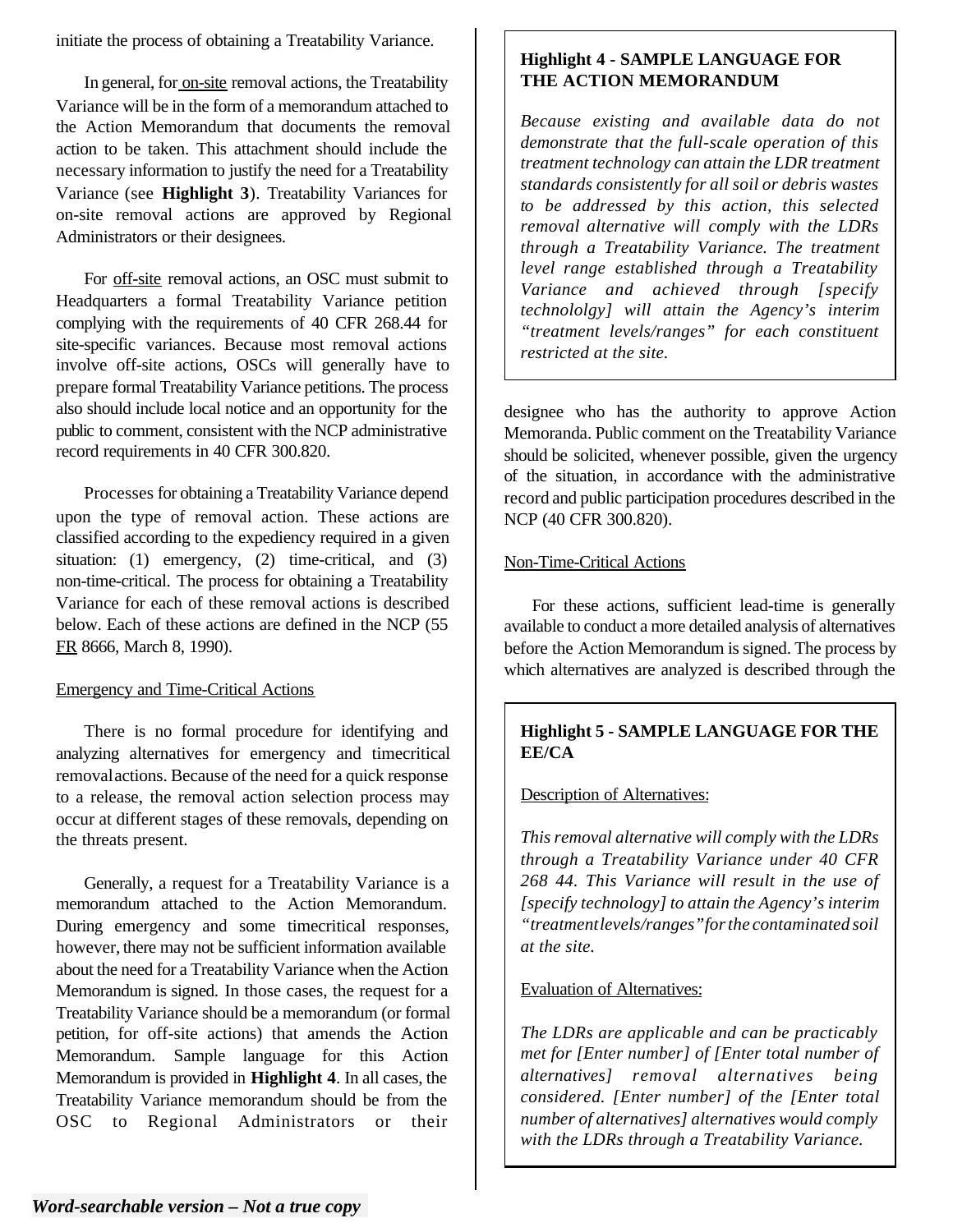steps of the Engineering Evaluation/Cost Analysis (EE/CA) process. Sample language for the EE/CA is provided in **Highlight 5**. The EE/CA process includes gathering information that will aid in determining whether an LDR requirement is applicable and selecting a recommended action. The EE/CA process is similar to the RI/FS process and generally includes six steps:

- # Site characterization;
- # Identification of removal action objectives;
- # Identification of removal action alternatives;
- # Analysis of removal action alternatives;
- # Comparative analysis of removal action alternatives; and
- # Recommendation of removal action alternative.

For non-time-critical removals, the information to justify a Treatability Variance should be included in a memorandum attached to the EE/CA. Public comments on the Treatability Variance should be solicited for a period of at least 30 days when the EE/CA is made available, in accordance with the administrative record requirements in the NCP (40 CFR 300.820).

## **SUMMARY**

Because of the important role the LDRs may play in Superfund removals, OSCs need to incorporate early in the removal process the necessary investigative and analytical procedures to determine if the LDRs are ARARs for on-site removal alternatives that involve the "placement"

of wastes, and if compliance with the LDRs is practicable. When the LDRs are ARARs and compliance is practicable (or for off-site actions, when LDRs are applicable), OSCs should determine if treatment processes can attain either the LDR treatment standards or the alternate levels that would be established under a Treatability Variance.

Once removal alternatives are identified, OSCs should determine if alternatives involve placement of restricted RCRA wastes, and if so, identify the BDAT constituents requiring control. Next, OSCs should evaluate those alternatives that involve treatment and placement of restricted RCRA hazardous wastes to ensure the technology process(es) will attain the appropriate treatment levels (i.e., either the LDR treatment standard or Treatability Variance alternate treatment levels for restricted RCRA hazardous wastes), and, in accordance with Superfund goals, reductions of 90 percent or greater for Superfund primary contaminants of concern). If a Treatability Variance is necessary, a request for a Variance must be made in the Action Memorandum (or in an amendment to the Action Memorandum) and EE/CA Report, and public comment solicited. The results of these evaluations are also documented in the Action Memorandum and EE/CA Report. The integration of the LDRs into the removal actions is illustrated in **Highlight 6**. An example of the process for complying with a Treatability Variance for contaminated soil and debris is presented in **Highlight 7**.



*Word-searchable version – Not a true copy*